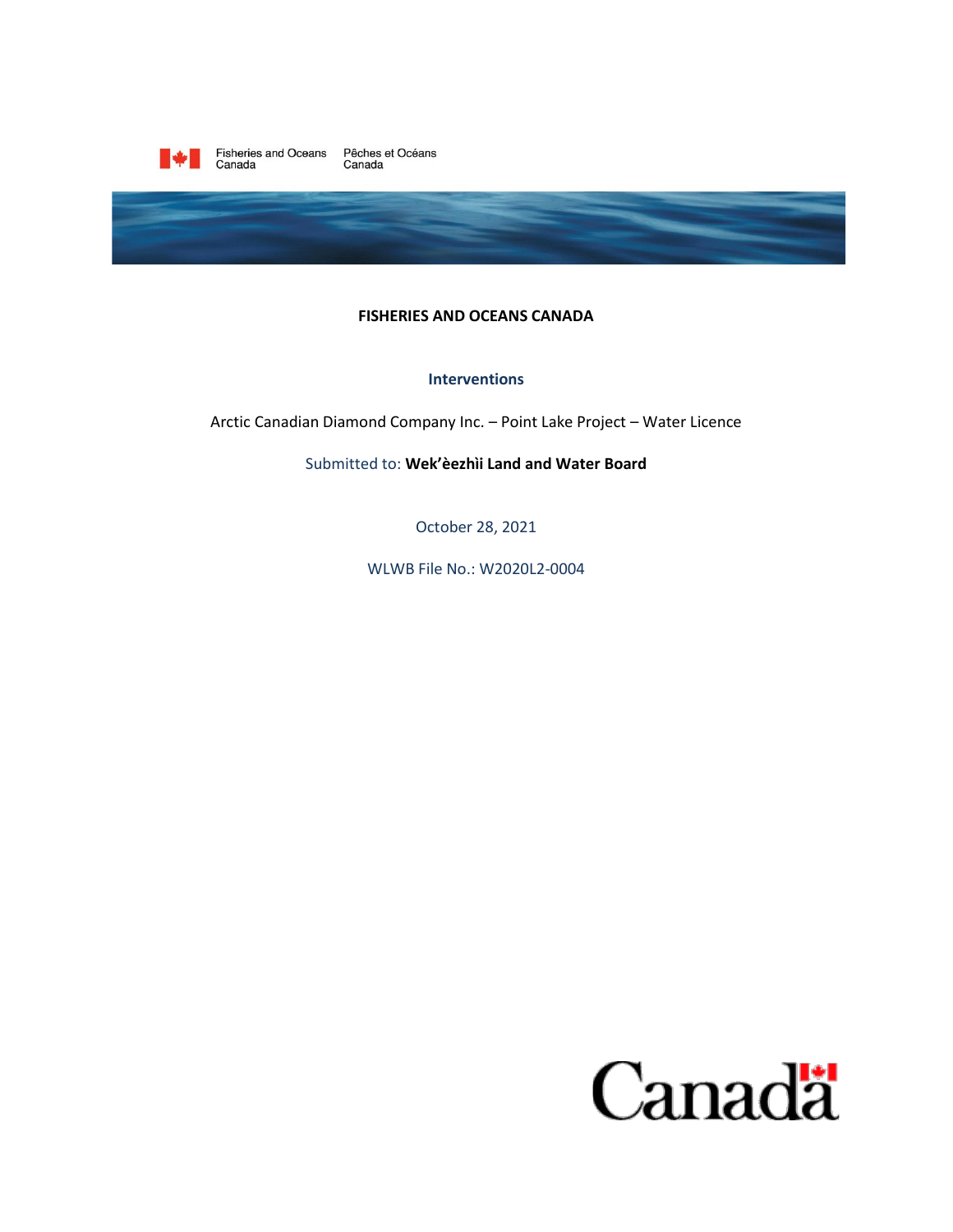# **Table of Contents**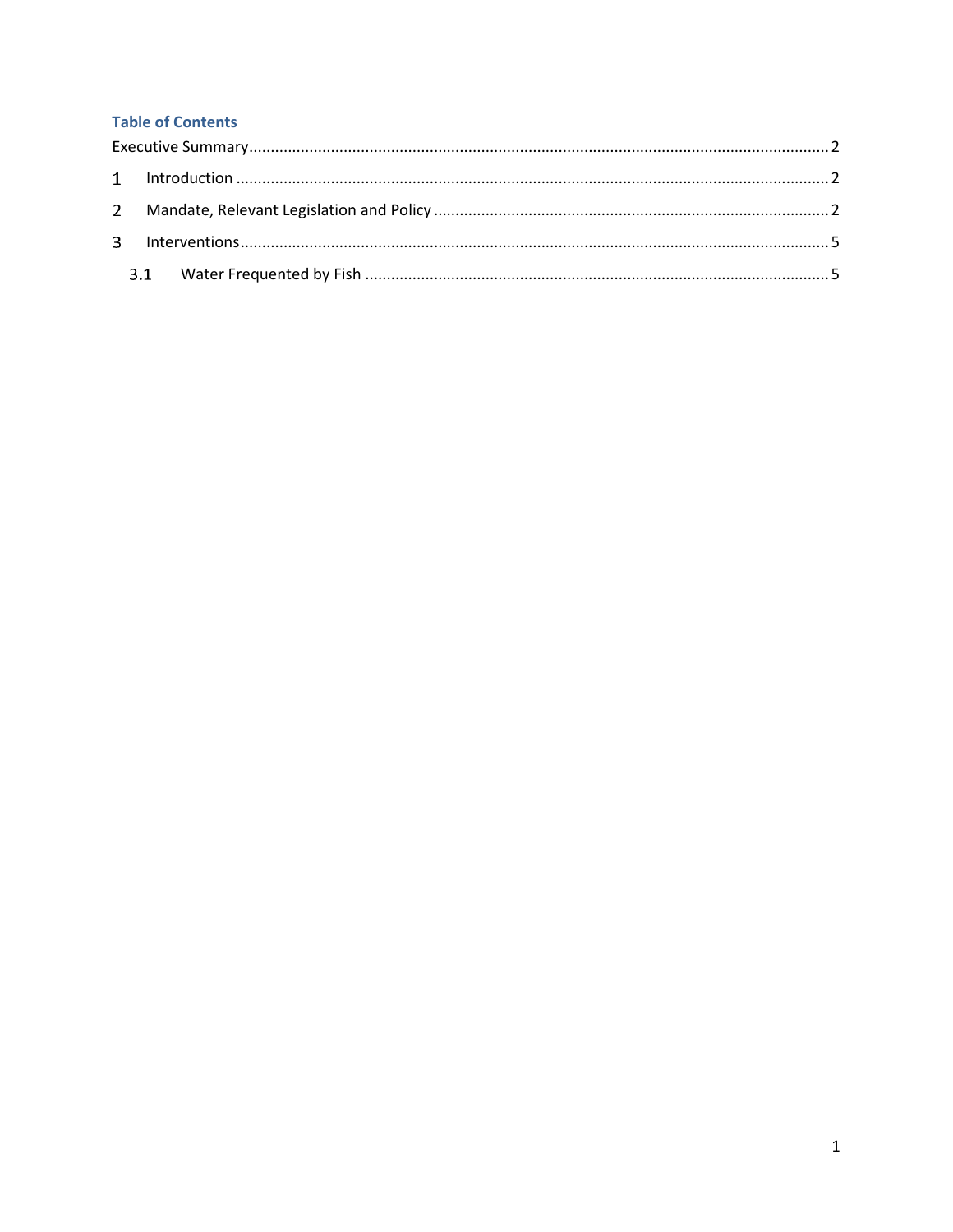# <span id="page-2-0"></span>**Executive Summary**

Arctic Canadian Diamond Company Inc. (ACDC) submitted a Type A Water Licence Amendment Application to the Wek'èezhìi Land and Water Board (the Board). The mandate of Fisheries and Oceans Canada's Fish and Fish Habitat Protection Program (DFO-FFHPP) is to protect all fish and fish habitat; DFO-FFHPP conducted the review of the Water Licence Amendment Application to ensure that works, activities and undertakings are conducted in such a way that the proponents are in compliance with the applicable provisions of the *Fisheries Act*, and whether the information provided was sufficient to make such a determination. DFO-FFHPP is providing the following interventions in response to the Board's draft work plan which states that Interventions are due to the board on October 28, 2021.

#### <span id="page-2-1"></span> $\mathbf{1}$ **Introduction**

This submission summarizes Fisheries and Oceans Canada (DFO) – Fish and Fish Protection Program's (FFHPP) assessment and recommendations concerning proposed works of the Point Lake Project. The purpose of these interventions is to provide expert advice to the Board regarding the completeness of the water licence amendment application and identify potential impacts to fish and fish habitat associated with the project changes.

#### <span id="page-2-2"></span> $2<sup>1</sup>$ **Mandate, Relevant Legislation and Policy**

The *Constitution Act* (1982) provides the Federal Government with exclusive authority for coastal and inland fisheries within Canada's territorial boundaries. DFO exercises this power through the administration of the *Fisheries Act* and some aspects of the *Species at Risk Act*. Under the *Fisheries Act*, DFO is responsible for the management, protection and conservation of fish (which include marine mammals as defined by the *Fisheries Act*) and fish habitat. The Minister of Fisheries, Oceans and the Canadian Coast Guard is one of the competent ministers under the *Species at Risk Act* (SARA).

In general, DFO's Fish and Fish Habitat Protection Program (FFHPP) undertakes the review of proposed project in and around fisheries waters to ensure that works, activities and undertakings are conducted in such a way that the proponents are in compliance with the applicable provisions of the *Fisheries Act.* 

The mandate of DFO-FFHPP is to protect all fish and fish habitat. New Fish and Fish Habitat Protection Provisions of the *Fisheries Act* came into force on **August 28th, 2019**. From the provisions, there are two key prohibitions:

- **Subsection 34.4(1)** of the *Fisheries Act* (2019) prohibits the carrying on of any work, undertaking or activity, other than fishing, that results in the death of fish, and
- **Subsection 35(1)** of the *Fisheries Act* (2019) prohibits the carrying on of any work, undertaking or activity that results in the harmful alteration, disruption or destruction of fish habitat.

The new *Fisheries Act* (2019) includes the following definitions: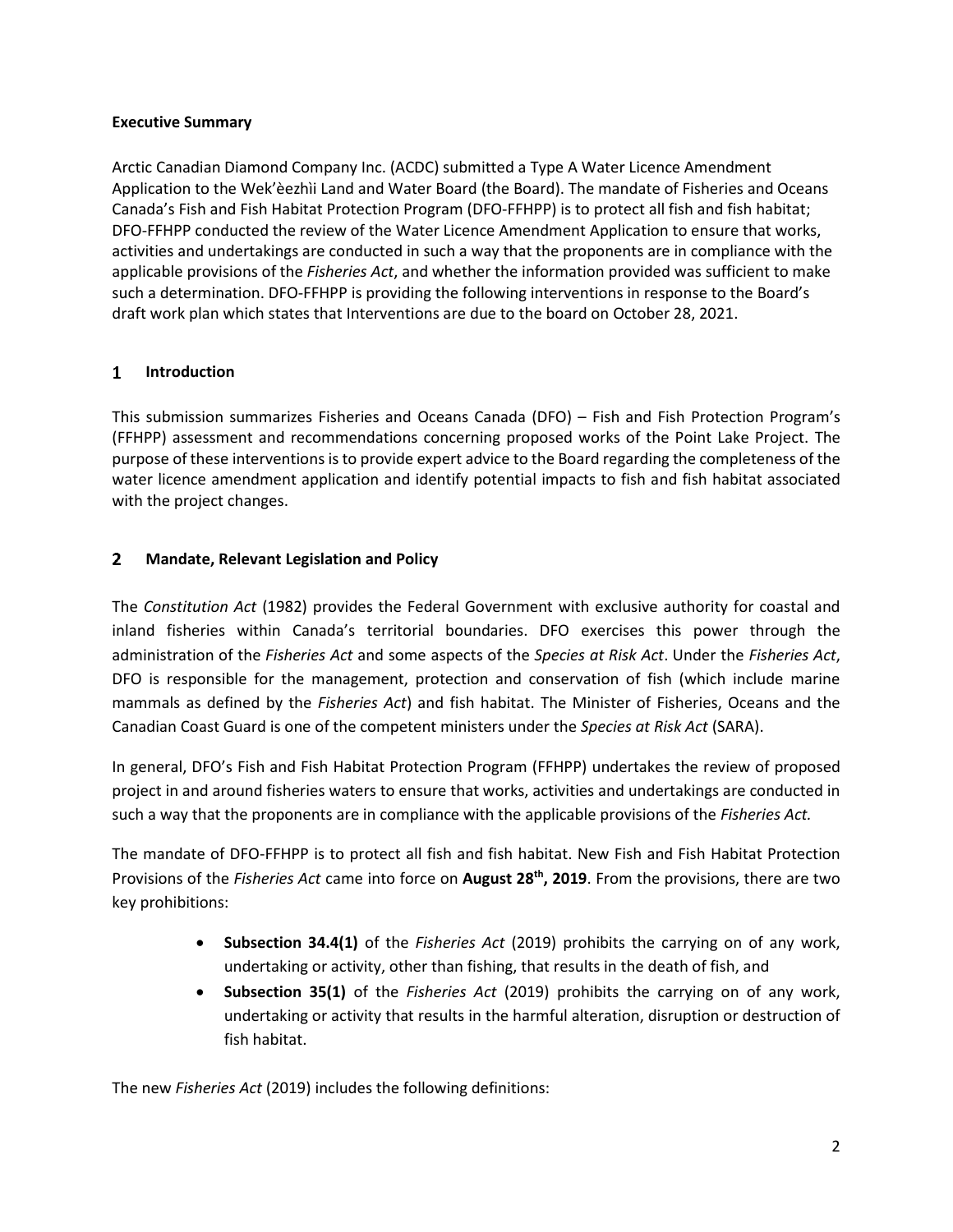- *"fish" includes (a) parts of fish, (b) shellfish, crustaceans, marine animals and any parts of shellfish, crustaceans or marine animals, and (c) the eggs, sperm, spawn, larvae, spat and juvenile stages of fish, shellfish, crustaceans and marine animals.*
- "fish habitat" *means water frequented by fish and any other areas on which fish depend directly or indirectly to carry out their life processes, including spawning grounds and nursery, rearing, food supply and migration areas.*
- "*Death of Fish" means any action that results in the end of life of fish*. Furthermore, *No person shall carry on any work, undertaking or activity, other than fishing, that results in the death of fish.*
	- o "*Work" means a physical thing that has been created through labour or the exercise of creative process that has some degree of permanency or lasting quality;*
	- o *"Undertaking" means to take upon oneself a task;*
	- o *"Activity" means physical task incidental to a work or undertaking as well as physical tasks that may not qualify as works or undertakings.*
- "*Harmful Alteration, Disruption and Destruction of fish habitat*" is defined as follows:
	- o *Harmful alteration of fish habitat is any permanent change to fish habitat that reduces its capacity to support one or more life processes of fish but does not permanently eliminate the fish habitat.*
	- o *Disruption of fish habitat is any change to fish habitat occurring for a limited period that reduces its capacity to support one or more life processes of fish for a limited period.*
	- o *Destruction of fish habitat is any permanent change to fish habitat that completely eliminates its capacity to support one or more life processes of fish.*

Under paragraphs 34.4(2)(b) and 35(2)(b) of the *Fisheries Act*, the Minister of Fisheries, Oceans and the Canadian Coast Guard (the Minister) may issue an authorization with terms and conditions in relation to a proposed work, undertaking or activity that may result in death of fish or harmful alteration, disruption or destruction of fish habitat. Factors that the Minister must consider prior to recommending to the Governor-in-Council regulations or the Minister exercising powers related to authorizations, permits, orders or Ministerial regulations include:

- (a) the contribution to the productivity of relevant fisheries;
- (b) fisheries management objectives;
- (c) whether there are measures and standards;
- (d) the cumulative effects;
- (e) any fish habitat banks;

(f) whether any measures and standards to offset the harmful alteration, disruption or destruction of fish habitat give priority to the restoration of degraded fish habitat;

(g) Indigenous knowledge of the Indigenous peoples of Canada that has been provided to the Minister; and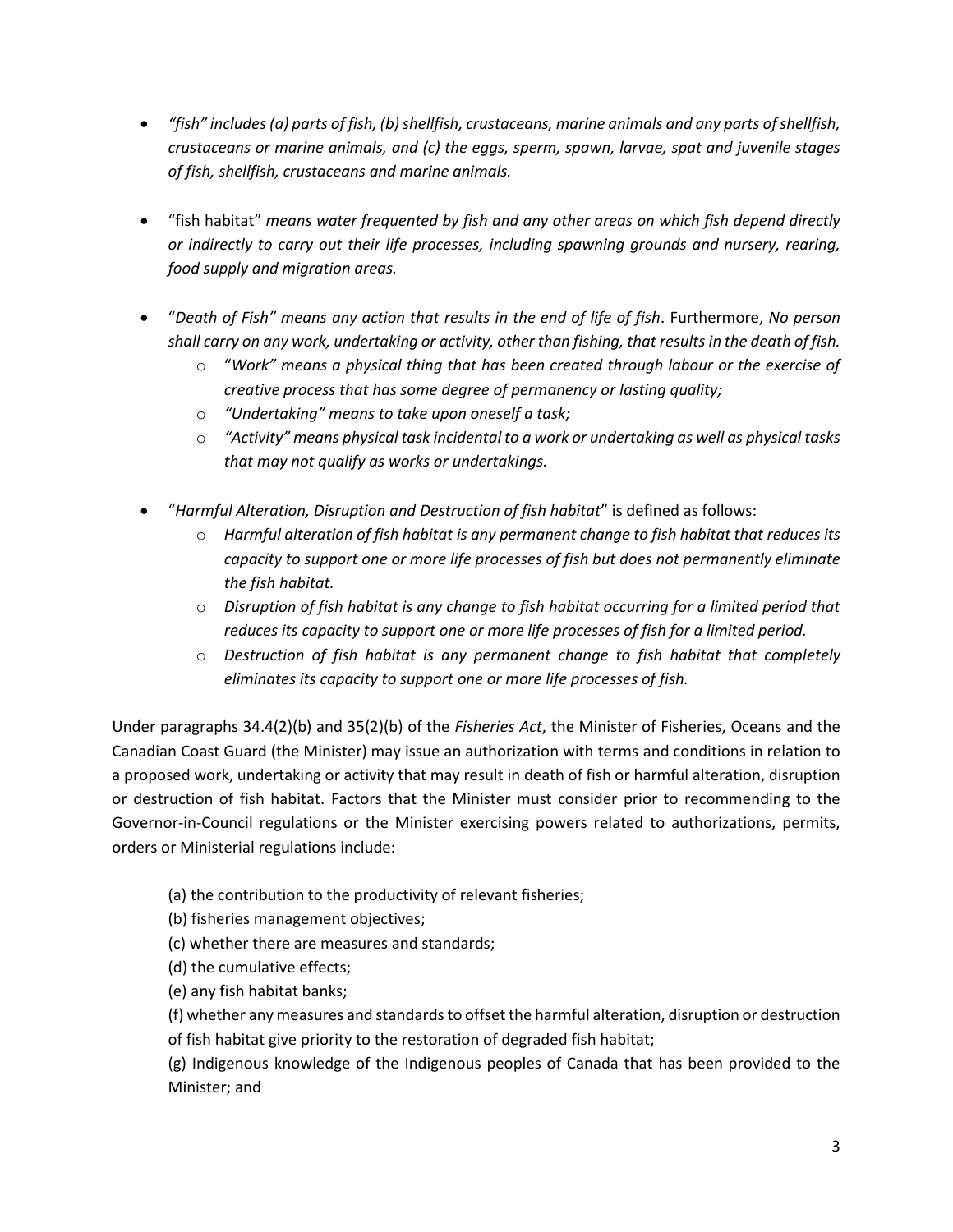(h) any other factor that the Minister considers relevant.

DFO-FFHPP is guided by the "Fish and Fish Habitat Protection Program Policy Statement (2019)". This Policy provides guidance on undertaking effective measures to offset death of fish and the harmful alteration, disruption or destruction of fish habitat, consistent with the fish and fish habitat protection provisions of Canada's *Fisheries Act*.

The "Policy for Applying Measures and Standards to Offset Impacts to Fish and Fish Habitat Under the Fisheries Act (2019)" was prepared by DFO to provide an overview of how to apply measures and standards to offset for impacts to fish and fish habitat. Furthermore this policy is intended to support the conservation and protection of fish and fish habitat, including objectives, guiding principles and types of measures; and describes step-by-step procedures for developing an offsetting plan.

The *Species at Risk Act* (SARA) is intended to prevent Canadian indigenous species, subspecies and distinct populations of wildlife from being extirpated or becoming extinct. SARA facilitates the recovery of wildlife species that are extirpated, endangered or threatened as a result of human activity and manage species of special concern (to prevent them from becoming endangered or threatened). The Minister is the competent minister for listed aquatic species that are fish as defined in the *Fisheries Act* Section (2) and for marine plants as defined in the *Fisheries Act*, Section 47.

Environmental and Climate Change Canada (ECCC) is responsible for the administration and enforcement of the pollution prevention provisions of the *Fisheries Act*, Sections 34 and 36-42 on behalf of DFO.

For more information, see[: http://www.dfo-mpo.gc.ca/pnw-ppe/pol/index-eng.html](http://www.dfo-mpo.gc.ca/pnw-ppe/pol/index-eng.html)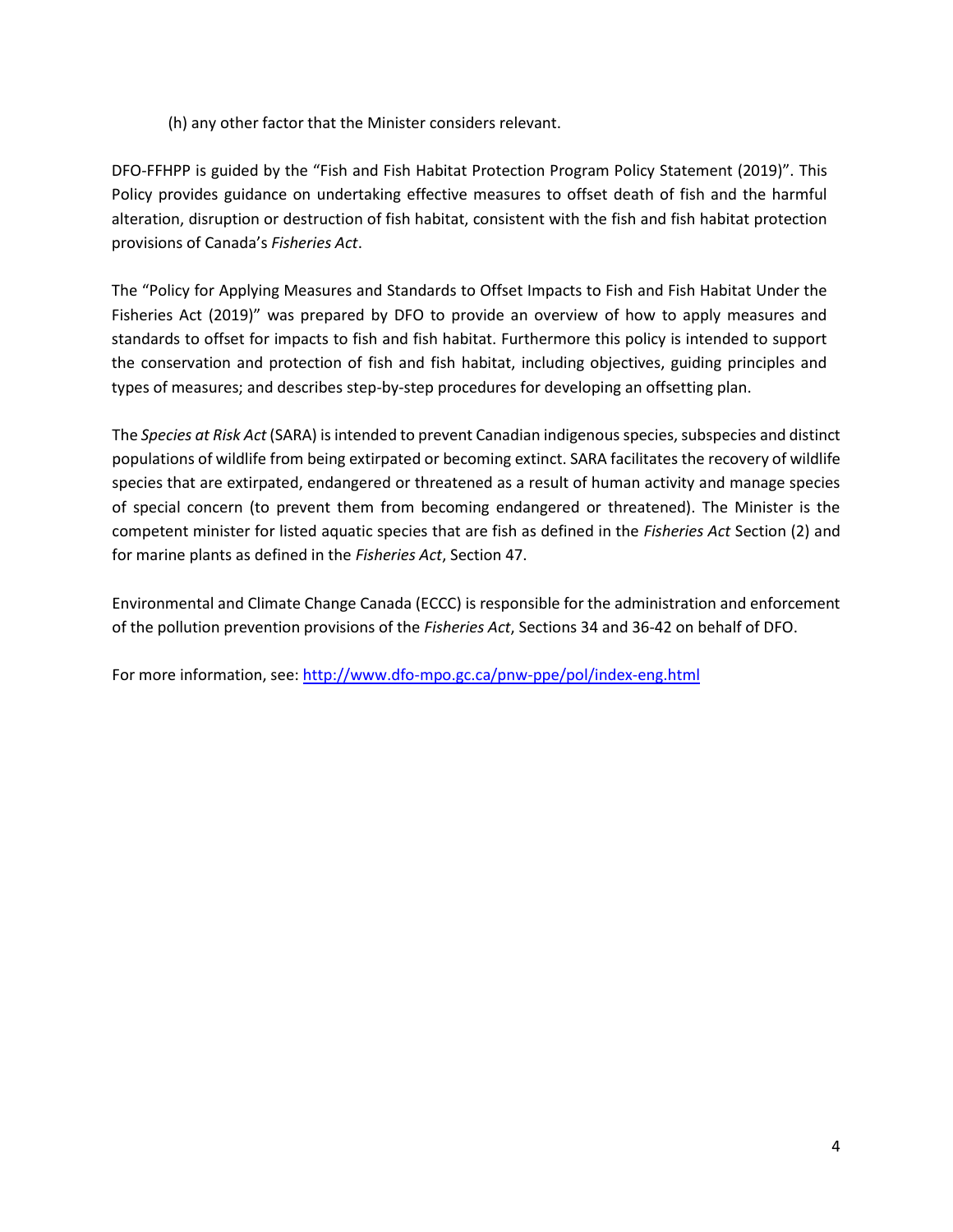#### <span id="page-5-0"></span> $3<sup>1</sup>$ **Interventions**

This intervention will focus on information provided by ACDC that was submitted as part of the Project Application and as responses to comments made by DFO. The purpose of the intervention is to provide DFOs expert advice to the Board regarding the completeness of the provided information and to identify potential impacts to fish and fish habitat associated with the project changes.

#### <span id="page-5-1"></span> $3.1$ **Water Frequented by Fish**

| <b>Review Comment</b><br><b>Number</b>                                                                      | 3.1 Point Lake Watershed Water Frequented by Fish                                                                                                                                                                                                                                                                                                                                                                                                                                                                                                                                                                                                                                                                                                                                       |
|-------------------------------------------------------------------------------------------------------------|-----------------------------------------------------------------------------------------------------------------------------------------------------------------------------------------------------------------------------------------------------------------------------------------------------------------------------------------------------------------------------------------------------------------------------------------------------------------------------------------------------------------------------------------------------------------------------------------------------------------------------------------------------------------------------------------------------------------------------------------------------------------------------------------|
| Subject/Topic                                                                                               | Downstream Effects of the Loss of Point Lake and its Hydrologic<br>$\bullet$<br>Contribution on the Arctic Grayling Population in Connor Lake                                                                                                                                                                                                                                                                                                                                                                                                                                                                                                                                                                                                                                           |
| <b>References</b>                                                                                           | Ekati - Point Lake Project Type A Licence Amendment and<br>$\circ$<br>Type A Permit Applications (W2012L2-<br>0001, W2021X0004, and W2021D0005)<br>Ekati - Point Lake Project Technical Sessions<br>$\circ$<br>Ekati - Point Lake Project Request for Review<br>$\circ$                                                                                                                                                                                                                                                                                                                                                                                                                                                                                                                 |
| <b>Summary</b>                                                                                              | The Fish and Fish Habitat Protection Program (the Program) of Fisheries and<br>Oceans Canada (DFO) would like to note that the Point Lake watershed,<br>including Point, Connor and Alexia Lakes and their connecting channels, is<br>considered water frequented by fish as defined by the Fisheries Act. The<br>development of the Point Lake project will see the removal of the entirety<br>of Point Lake and its hydrologic contribution to the rest of the watershed.<br>DFO would like to ensure that the impact of the removal of Point Lake on<br>waterbodies occurring downstream and how those impacts may negatively<br>affect fish populations in those lakes is thoroughly understood.                                                                                    |
| Importance of issue to<br>the impact assessment<br>process                                                  | Understanding the contribution that Point Lake has to its watershed and<br>how the loss of this contribution will affect downstream waterbodies is vital<br>to understanding how fish and fish habitat will be impacted by the project.<br>Any change in the water balance could have significant impacts to how fish<br>populations are able to access and use littoral zones and the streams which<br>connect the watershed to carry out life processes. Understanding the<br>changes to the water balance is necessary for DFO to be able to identify<br>potential fisheries impacts. If the downstream effects are not fully<br>understood, DFO will be unable to properly assess the threats posed by the<br>project to the fish and fish habitat within the Point Lake Watershed. |
| <b>Detailed Review</b><br><b>Comment</b><br>Gap/Issue<br>1.<br><b>Disagreement</b><br>2.<br>with conclusion | ACDC, in their Request for Review to DFO, has provided information<br>indicating that the Connor Lake North Outflow, flowing to Lac du Sauvage,<br>will be significantly impacted by the loss of Point Lake. The Connor Lake<br>North Outflow has been shown to support several life stages of Arctic<br>Grayling including spawning and the rearing of young. Thus far, to DFO's<br>knowledge, spawning by Connor Lake Arctic Grayling has only been shown                                                                                                                                                                                                                                                                                                                             |